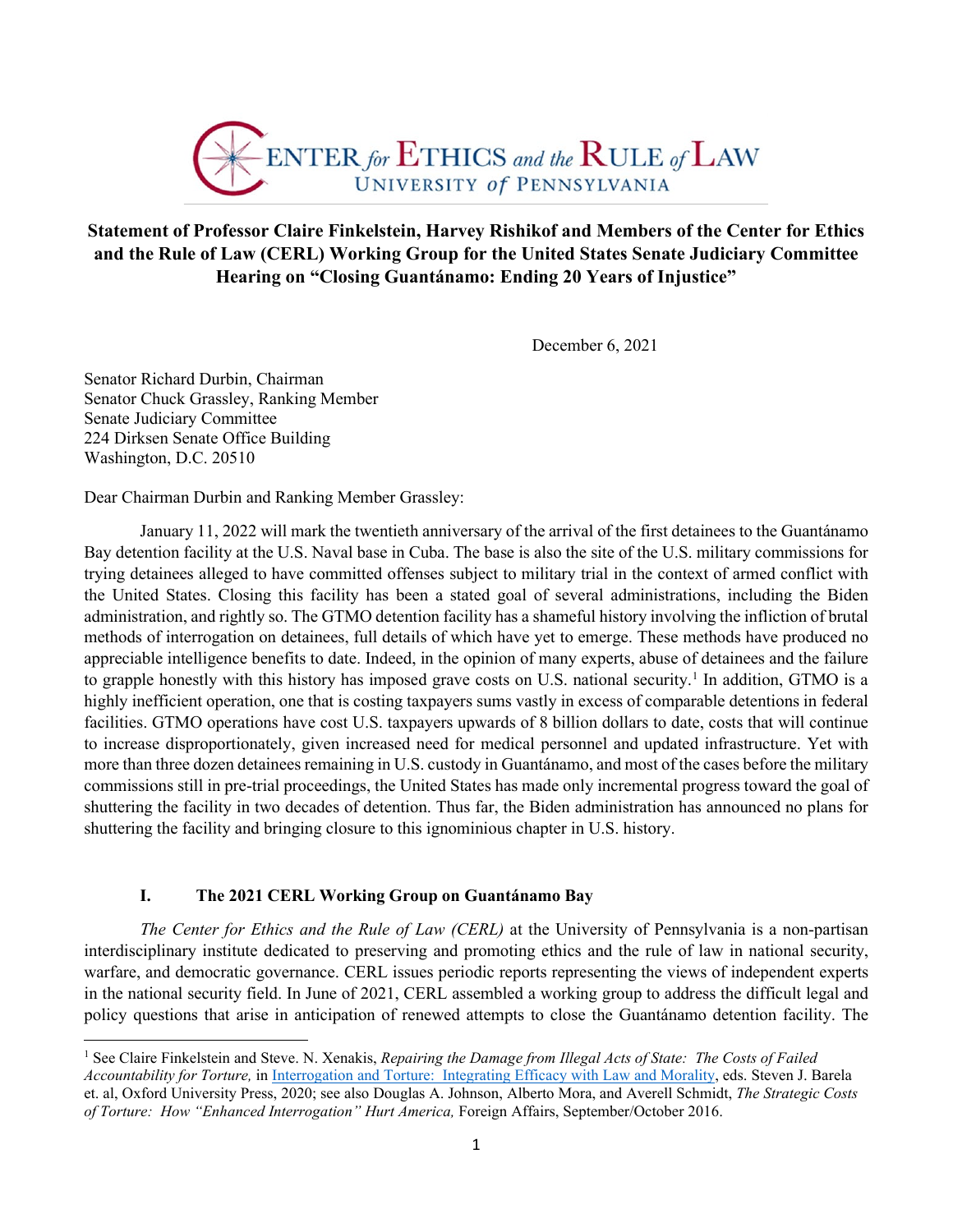CERL 2021 Working Group on Guantánamo Bay is co-chaired by Professor Claire Finkelstein, a professor of criminal and national security law at the University of Pennsylvania and the Faculty Director of CERL and Mr. Harvey Rishikof, former Convening Authority for the commissions and a visiting professor of national security law at Temple University. The group comprises over thirty national security and counterterrorism experts, retired military officers, lawyers, former Department of Justice (DOJ) officials, psychologists, psychiatrists, academics, ethicists, and experts in the law of armed conflict. Members of the group are Republicans, Democrats and Independents, and the forthcoming recommendations of the group reflect the views of both current and former defense attorneys in the commission and former Guantánamo prosecutors. The views of the Working Group are intended to be non-partisan in nature and based on an objective assessment and application of facts and law.

The Working Group set out to study the current legal and policy challenges associated with closing the Guantánamo Bay detention facility. While it is unrealistic to expect complete agreement among the members of such a diverse group, a broad consensus has emerged on a number of critical points regarding the objective of closing Guantánamo and identifying alternative mechanisms to address the national security concerns related to such closure. The CERL Working Group will issue its comprehensive report on January 11, 2022. However, in order to assist the Senate Judiciary Committee in its December 7 hearing in advance of the official release of the report, the Working Group chairs have made an advance draft of the report available to the committee. In addition, Professor Finkelstein, Mr. Rishikof and a subsection of the Working Group have joined in making this statement.

## **II. Summary of Working Group Primary Findings**

The Working Group unanimously concludes that closing the Guantánamo Bay detention facility (GTMO) is both feasible and desirable and that such closure would better advance the national security interests of the United States than continuing to detain the small number of individuals captured in the war on terror that remain at this facility. Guantánamo is currently home to thirty-nine detainees: thirteen are recommended for transfer, ten are in the military commission prosecution process, fourteen are being held pursuant to a determination that if released they will return to hostilities, and two are serving penal sentences as the result of conviction by the military commissions. Many, if not all, of these individuals suffer from the psychological and physical consequences of abusive treatment, practices federal judges, convening authorities, and even a former U.S. president has referred to as "torture."[2](#page-1-0) This abuse represents a clear violation of protections established by both international and domestic law.

This history of torture overshadows and permeates every legal, medical and political decision the federal government makes relating to Guantánamo Bay. The impact of detainee abuse has complicated the prosecutorial process by creating issues related to the admissibility of both confessions and direct and derivative evidence, classification of evidence, and access to potentially favorable information held by the government. At the same time, the option of simply releasing all remaining detainees remains both unrealistic and undesirable from the standpoint of national security. The essential question is how to balance the legitimate national security concerns the U.S. faces against the need to restore both the reality and the perception of U.S commitment to rule of law values in the wake of many years of improper conduct on the part of the U.S. government, conduct that likely violated the international law of armed conflict, federal law, and the U.S. Uniform Code of Military Justice (UCMJ).

Information continues to emerge regarding the methods and extent of interrogational abuses used on detainees at Guantánamo Bay and in other detention facilities and black sites around the globe. With each such

<span id="page-1-0"></span><sup>&</sup>lt;sup>2</sup> President Obama famously announced early in his presidency that "we tortured some folks." Former Convening Authority Susan Crawford said of the treatment of Mohammed al-Qahtani that "his treatment met the legal definition of torture," further explaining that this was why she did not refer his case for prosecution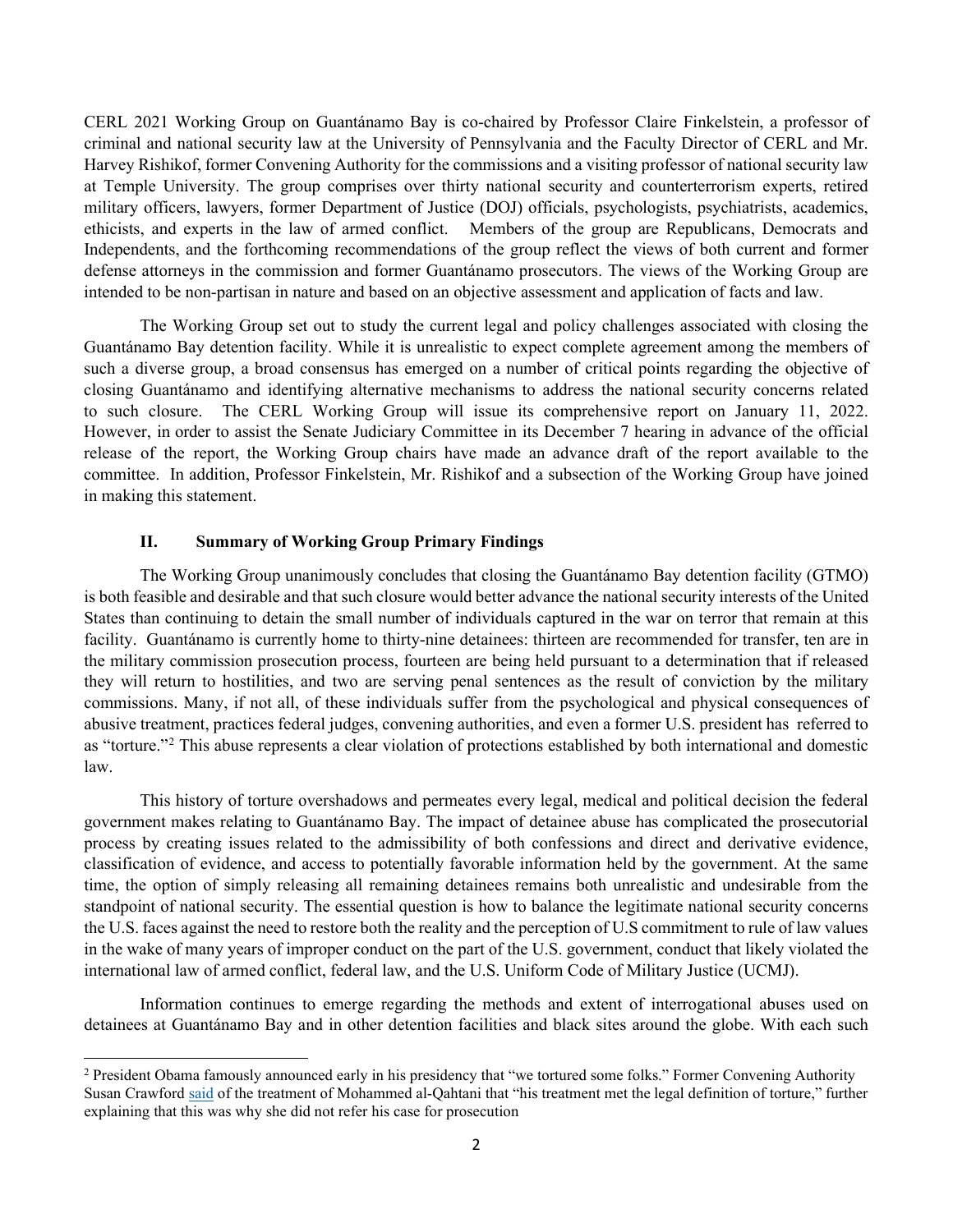revelation, public sentiment continues to shift against the continued operation of the Guantánamo prison facility and towards a desire not only to close the facility itself but to seek moral, legal and psychological closure of this troubling chapter in U.S. history. For the first time, a detainee at Guantánamo, Majid Khan, was able to publicly describe his black site torture, literally holding his shirt up to reveal physical scars for the entire courtroom to see.<sup>[3](#page-2-0)</sup> The impact was immediate and significant. A jury of military officers recommended clemency for Mr. Khan and described the treatment he sustained in U.S. custody as "a stain on the moral fiber of America" and "a source of shame for the U.S. government."[4](#page-2-1)

Under the law of armed conflict, there is a duty to repatriate prisoners of war (POWs) upon cessation of hostilities. While this obligation may or may not technically extend to Guantánamo detainees, the tradition of repatriation of belligerent detainees when war ends is of longstanding and is one the U.S. should readily embrace. For Taliban detainees, this principle is clearly implicated by the U.S. withdrawal of troops from Afghanistan in August of 2021. These detainees have never qualified for POW status, either because they have operated as a nonstate group or because they have failed to meet the POW qualification requirements. Nevertheless, the end of hostilities between the U.S. and the Taliban raises a legitimate question whether the underlying principle of posthostilities repatriation applies in their case. At a minimum, it would be consistent with the withdrawal of the U.S. from active hostilities in this conflict to resolve the ambiguity and indefinite detention of those who are detained based on their involvement in this conflict. More generally, the CERL Working Group is unanimous in its view that continued operation of the Guantánamo Bay detention facility undermines, rather than advances, U.S. national security interests.

The Working Group is also unanimous in seeing the military commissions as dysfunctional, a system unlikely ever to produce meaningful trials and impartial verdicts. Whatever the original intention, the military commissions have failed to provide either the promised transparency or justice, and most of the pending cases continue to languish in pre-trial proceedings, showing little hope of resolution. The commissions have been beset by extreme and unacceptable delays, largely due to the following factors: the geographic location; the lack of a governing body of law; the involvement of multiple bureaucracies and agencies that render procedures cumbersome and inefficient; multiple judges; the felt need on the part of the U.S. government to maintain high levels of secrecy; and repeated instances of governmental misconduct and interference with the process. This has created a near indelible taint that calls into question the likelihood these tribunals will be capable of producing impartial verdicts or outcomes perceived as legitimate. Accordingly, the Working Group proposes to disband the Guantánamo Bay facility over the course of the next twelve plus months and to abandon any hope of conducting trials before the U.S. military commissions as currently composed.

Resolving cases by guilty plea, wherever possible, is the preferred option, whether the pleas are effectuated in the commission system or in federal court. In either case, the desired outcome is most likely to be achieved by taking the death penalty off the table for those who are willing to plead guilty. The Working Group strongly supports the use of video teleconferencing in order to resolve a number of the outstanding commission cases, particularly where guilty pleas are concerned, since the NDAA and other restrictions on the use of federal funds to bring detainees into federal court can be obviated by conducting guilty pleas by video with the detainee's consent.<sup>[5](#page-2-2)</sup> In addition to guilty pleas, teleconferencing could prove useful in resolving some of the remaining cases through the use of the concurrent military jurisdiction over war crimes vested in general courts-martial pursuant to Article 18 of the UCMJ. Even the military commissions have allowed proceedings conducted entirely through video

<span id="page-2-0"></span><sup>&</sup>lt;sup>3</sup> See Carol Rosenberg, *For the First Time in Public, a Detainee Describes Torture at C.I.A. Black Sites, N.Y. TIMES, Oct.* 28, 2021.

<span id="page-2-1"></span><sup>4</sup> Carol Rosenberg, *U.S. Military Judge Condemns Terrorist's Torture and Urges Clemency,* N.Y. Times, Oct. 31, 2021.

<span id="page-2-2"></span><sup>5</sup> Steve Vladeck, *Can Detainees Plead Their Way Out of Guantánamo?* JUST SECURITY, May 17, 2016.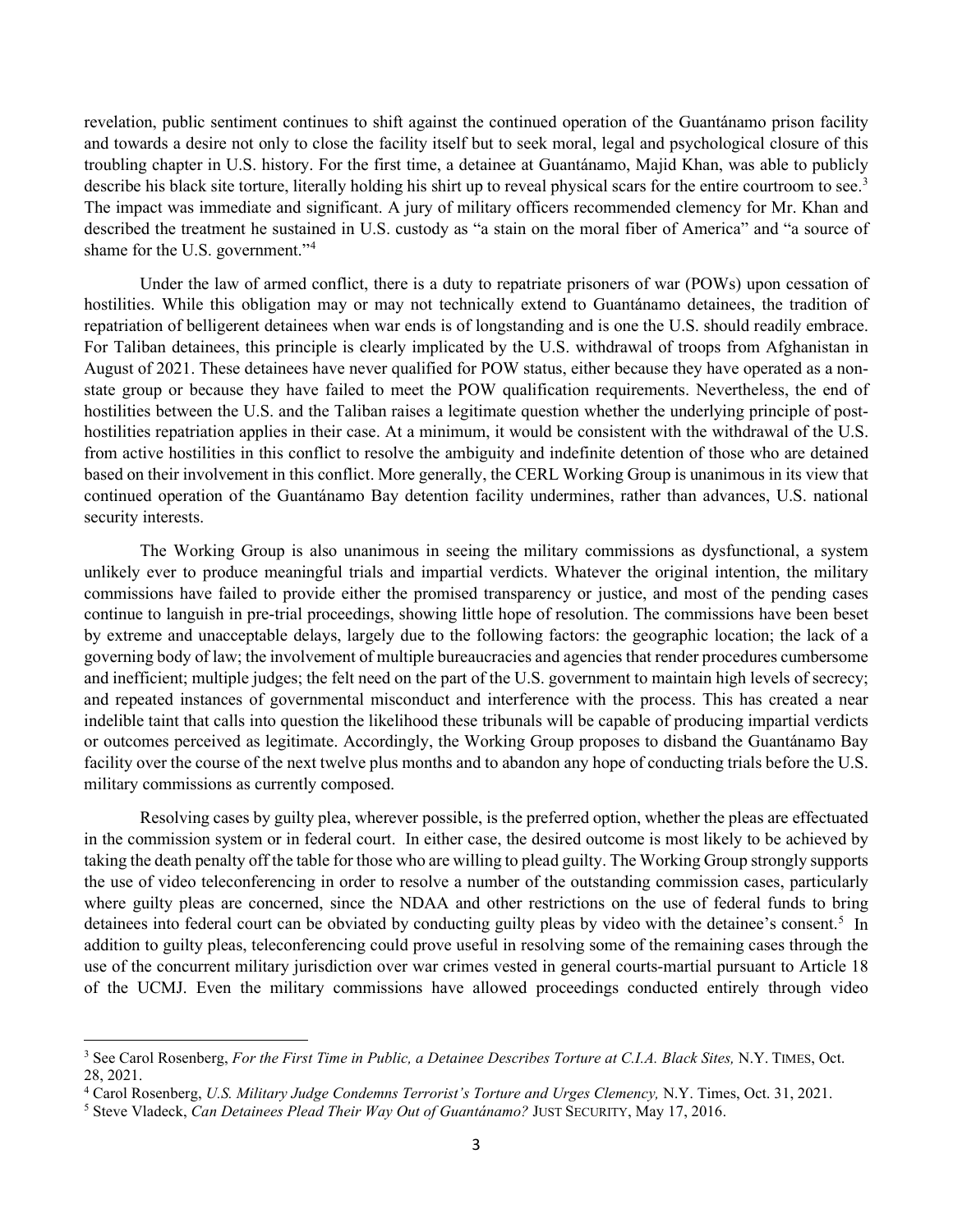teleconferencing, including arraignments and sentencing proceedings. Needless to say, a full criminal trial could not be conducted by video.

With respect to detainees who are currently uncharged, the most likely resolution is repatriation, release, or transfer to other legal systems for resolution. There is presumably little appetite for charging detainees who have been detained many years without charge, given the insufficiency of evidence to make the charging decision thus far. Moreover, the legality of such delayed charges would be questionable, particularly given the history of abusive treatment and the concern that any evidence used to make new charging decisions might be tainted. The alternative to repatriation or release has been indefinite detention with no clear conditions for release. Such has been the situation of Abu Zabaydah, for example, who has been held for 20 years without charge and who was allegedly tortured nearly to death by the CIA. He has recently petitioned the U.S. District Court for the District of Columbia for release on the ground that the war between the U.S. and Al Qaeda is now over.<sup>[6](#page-3-0)</sup> Under sound principles of international and domestic law, if there is no basis for charging a detainee with either a war or domestic crime, and the U.S. involvement in hostilities in Afghanistan is over, that individual should be released or repatriated.<sup>[7](#page-3-1)</sup> This is all the more so if the only evidence against him was obtained under torture, which cannot legally be admitted into any U.S. court.

Substantial progress could be made by proceeding to transfer the thirteen detainees who have been released for transfer to foreign jurisdictions, yet they remain incarcerated at GTMO because of the failure to coordinate with foreign partners who might accept them. Notably, the federal government has not yet dedicated the personnel that would be needed to resolve the cases of the detainees, both charged and uncharged, at GTMO. This is particularly true where the Department of State is concerned, where engagement is critical in order to effectuate the international diplomacy necessary to transfer detainees and to liaison with the Department of Defense (DOD) to ensure that these comport with the Convention Against Torture's requirement of *nonrefoulement*, as well as to safeguard U.S. strategic relations with foreign nations. The Office of the Special Envoy for Guantánamo Closure at the State Department tasked with the job of detainee transfer was shut down and it has not reopened.<sup>[8](#page-3-2)</sup> It is the recommendation of the Working Group that this office be restored.

Though the Working Group does not believe impartial justice can be achieved by prosecution before the currently composed military commissions, it nevertheless maintains that if trials are to move forward in the facility, due process rights must apply to all military commission proceedings at Guantánamo. Of particular importance is the right of each defendant in the commission process to view the government's evidence against him, a right of unquestioned stature in federal courts and one that is critical for determining whether continued detention is justified. A recent case argued before the U.S. Circuit Court for the District of Columbia, *Al Hela v. Biden*, considers whether ex parte filings, hearsay, and other evidence used to justify Abdulsalam Ali Abdulrahman Al-Hela's detention should in fact be admissible in court. The oral arguments before the en banc court occurred on September 30, 2021.<sup>[9](#page-3-3)</sup> Developments in this case may have important implications for the application of due process rights at GTMO and could possibly open different avenues for detainees to challenge the basis of their detention. The case could also necessitate a revision of current government procedures regarding evidence and transfers.

Another bar to the ability to hold fair trials before the commissions stems from the degree of overclassification involved in the military commission process. The government's ability to censor and approve every

<span id="page-3-0"></span><sup>6</sup> Zayn Al Abidin Muhammad Husayn [v. Lloyd Austin III, No. 08-CV-1360 \(EGS\).](https://www.documentcloud.org/documents/21119420-sur-sur-reply-end-of-war-abu-zubaydah-note-this-has-yoo-memo-with-lies-on-az)

<span id="page-3-1"></span> $<sup>7</sup>$  Members of the Working Group have differing views about the scope of the president's authority to prolong detention in the</sup> absence of charges following the cessation of hostilities. There is general agreement that there should at a minimum be a high bar for such continued preventive detention and that the administration has the burden of demonstrating future dangerousness in order to continue detention outside the commission process or other legal proceeding.

<span id="page-3-2"></span><sup>8</sup> Charlie Savage, *Office Working to Close Guantánamo Is Shuttered*, N.Y. TIMES (Jan. 28, 2013),

<span id="page-3-3"></span><sup>9</sup> [Oral Argument for Abdulsalam Ali Al-Hela v. Joseph Biden.](https://www.courtlistener.com/audio/77858/abdulsalam-ali-al-hela-v-joseph-biden/)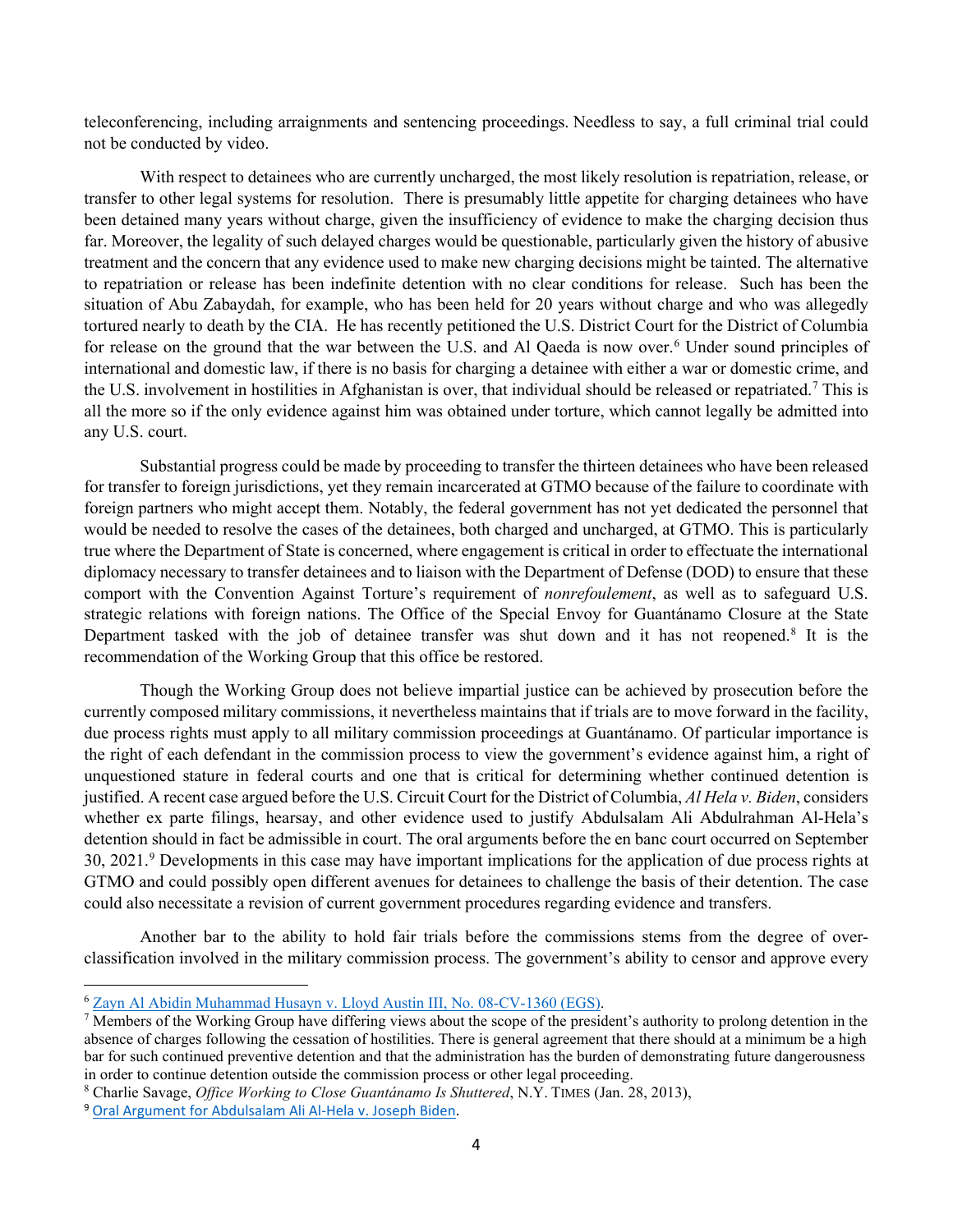piece of information given to cleared defense counsel poses a serious impediment to the legitimacy of both detention review proceedings and criminal trials. Because of the substantial risk of government embarrassment resulting from full disclosure of the details of the CIA interrogation program, its review of information is inherently conflicted, creating a genuine risk of over classification. Moreover, most detainees and their lawyers are never able to see a substantial portion of the evidence available to the prosecution, though this feature is not unique to commission proceedings.<sup>[10](#page-4-0)</sup> Indeed, the discussions of the Working Group made clear that excessive classification and the government's desire to protect against public disclosures involving the use of torture have contributed more than any other factor to the paralysis in the military commissions and the inability of the prosecution and the defense to move into the trial phase of the commission process.

Improved clarity regarding the categorization of the remaining GTMO detainees is critical, not only for resolving current cases but for avoiding the legal confusion surrounding detainee status in future conflicts, especially against non-state organized armed groups. Some members of the Working Group believe that most detainees should be identified as civilians who directly participated in hostilities against U.S. forces or their allies, although we note this is not a consensus view. Other members consider these detainees to qualify as unprivileged enemy belligerents – members of enemy organized armed groups. Importantly however, this difference in no way impacts the broader recommendations related to closure, alternative criminal prosecution options, and due process rights. The full Report will discuss the background and history of the status question and articulates several recommendations relating to this question.

## **III. Summary of Draft Working Group Recommendations**

The key recommendations presented in the Working Group's draft report to date are as follows:<sup>[11](#page-4-1)</sup>

- 1. President Biden should rescind Executive Order (EO) 13823 and make closing Guantánamo Bay detention facility a national priority. It should direct the Department of Defense (DoD) to close the military commissions and the detention facility no later than the end of the 2022-23 fiscal year.
- 2. The Department of Defense (DoD) should instruct the convening authority to maximize the use of incentives in order to resolve as many of the defendants' cases as possible in the commissions by guilty plea, such pleas to be conducted either in the commissions or in federal court by way of videoconference. In order to effectuate such pleas, DoD could agree to eliminate the death penalty from the range of possible sentences for defendants willing to plead guilty.
- 3. In order to allow the president to make use of the broadest range of options in attempting to close Guantánamo, Congress should remove the prohibition on using federal funds to transfer detainees to federal court from facilities outside the territorial jurisdiction of the United States from future NDAAs, starting with the 2022 NDAA.
- 4. If bringing detainees into federal court remains foreclosed by the current ban in place in the NDAA and other funding restrictions in federal appropriations, DoD should consider invocation of General Courts-Martial jurisdiction to prosecute any individual who does not plead guilty in the commissions or federal court, or who is not released or repatriated.

<span id="page-4-0"></span><sup>&</sup>lt;sup>10</sup> See for example the Classified Information Procedures Act (CIPA), at 2054 and Synopsis Of Classified Information [Procedures Act \(CIPA\) | JM | Department of Justice.](https://www.justice.gov/archives/jm/criminal-resource-manual-2054-synopsis-classified-information-procedures-act-cipa) Note that unlike the process utilized by federal courts, the decision as to whether unclassified substitutes satisfy defendant's rights is influenced far more extensively by outside agencies directly involved in the review process.

<span id="page-4-1"></span><sup>&</sup>lt;sup>11</sup> Working Group members will have the option to exempt themselves from particular recommendations in the final draft. The recommendations will be finalized in the version released on January 11, 2021.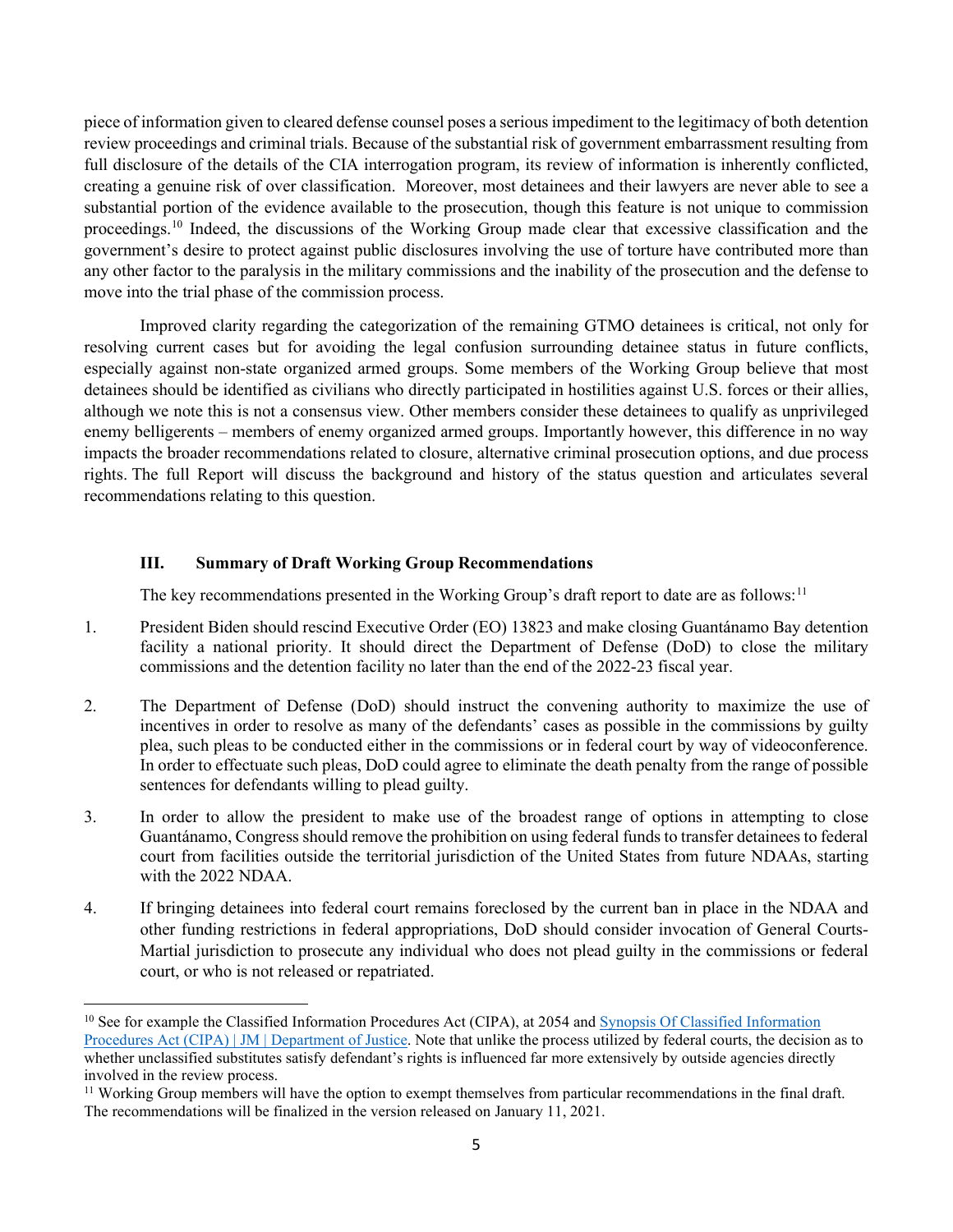- 5. Congress should mandate that evidence derived from illegal government activity be subject to exclusion in military tribunals to the same extent it would be excluded in a federal criminal court.
- 6. Congress or the administration should create a governmental task force to review the status of each detainee currently interned at Guantánamo. Such a task force should seek to identify a mechanism of resolution for each on-going case as well as assess detainee health and physical condition as needed to conduct successful repatriation or transfer. The task force should also work with the Department of State (DoS) to identify countries that are willing to accept detainees for transfer or release and then serve as a coordinating body to facilitate such transfers.
- 7. Congress should review the current Military Commissions Act (MCA) (2009) and consider a variety of amendments, including but not limited to: the use of civilian life-tenured judges to preside over trials; reevaluation of the status distinctions for detainees; revision of the MCA Punitive Articles to remove offenses that are not closely aligned with widely accepted war crimes; and integration of a "fruit of the poisonous tree" exclusionary rule pertaining to admissible evidence.
- 8. The United States Office of the Solicitor General should revise its position that due process fails to apply to Guantánamo detainees. Accordingly, the Office of Legal Counsel (OLC) should clarify the correct position on this matter, namely that due process applies to all American tribunals capable of adjudicating detention as a punishment as well as to habeas proceedings.
- 9. The Office of Legal Counsel (OLC) should issue an opinion advising that the State Secrets Privilege cannot be legitimately invoked when doing so would serve to obscure U.S. involvement in inappropriate or potentially unlawful activity.
- 10. Any currently uncharged individuals should either be charged or transferred to other countries, at least to the extent that hostilities with that detainee's nation of origin have ceased. At a minimum, Congress could impose a high burden on the Department of Defense to justify continued detention of uncharged individuals. Any continuing detention without charge must be ruled lawful by a court with criminal jurisdiction over the individual based on a judicial finding that if released the individual poses a substantial risk of returning to hostilities in the context of an ongoing armed conflict against the United States.
- 11. The Senate Judiciary Committee should conduct hearings and issue a report, comparable to the SASC and SSCI Reports, to explore the role of the legal profession in facilitating policy decisions related to detention and interrogation that were and remain inconsistent with prevailing legal standards. This is critical in order to clarify the standards of the profession for government and private lawyers advising the federal government for any future conflict.
- 12. The Office of Legal Counsel (OLC) should issue a memorandum imposing a presumption of declassification of all government documents relating to torture or other forms of illegal treatment of detainees in U.S. custody associated with the war on terror. This presumption should be rebutted only based on legitimate secrecy concerns and may not for the purpose of concealing illegal or improper government conduct.

It is the view of the signatories of this statement that the above recommendations provide implementable steps that Congress and the Biden administration can take that will enhance U.S. national security. Implementing these recommendations will not only enable the United States to close the Guantánamo Bay detention facility but also to take steps towards repairing the damage that operation of the detention facility has done to the perception of U.S. commitment to the rule of the law and to the legitimacy of U.S. claimed national security imperatives. We remain at the Committee's disposal to assist with evaluation of this critical matter and respectfully urge the